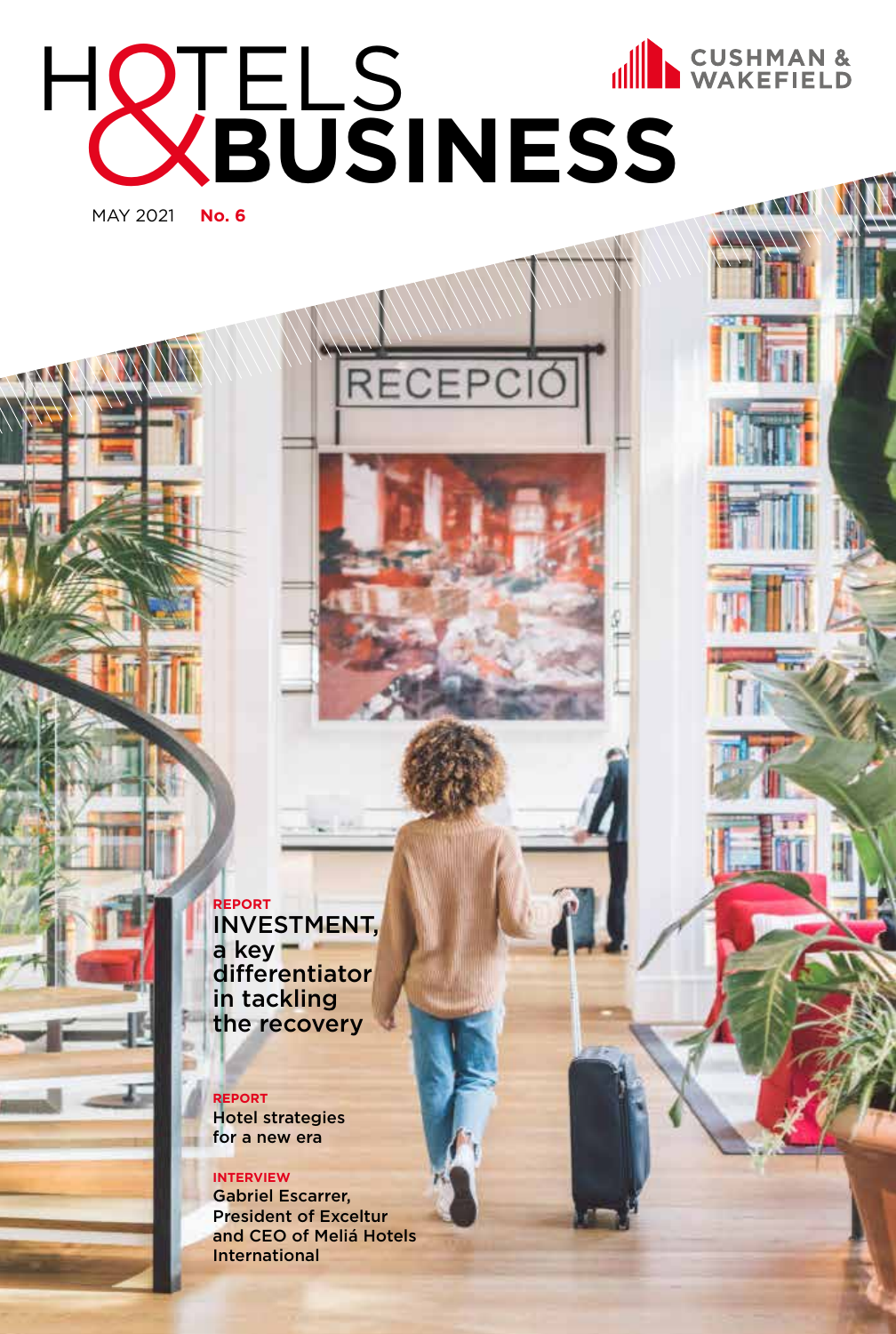# **round-up**

4 UNDER CONSIDERATION UNDER WHAT CONDITIONS DO YOU BELIEVE THAT RENT RENEGOTIATIONS SHOULD BE DISCUSSED AT PRESENT?

6 CUSHMAN & WAKEFIELD'S VIEWPOINT A DUAL-SPEED RECOVERY

#### 8 INTERVIEW

GABRIEL ESCARRER, PRESIDENT OF EXCELTUR AND CEO OF MELIÁ HOTELS INTERNATIONAL

#### 12 REPORT

INVESTMENT, A KEY DIFFERENTIATOR IN TACKLING THE RECOVERY

16 REPORT HOTEL STRATEGIES FOR A NEW ERA



厠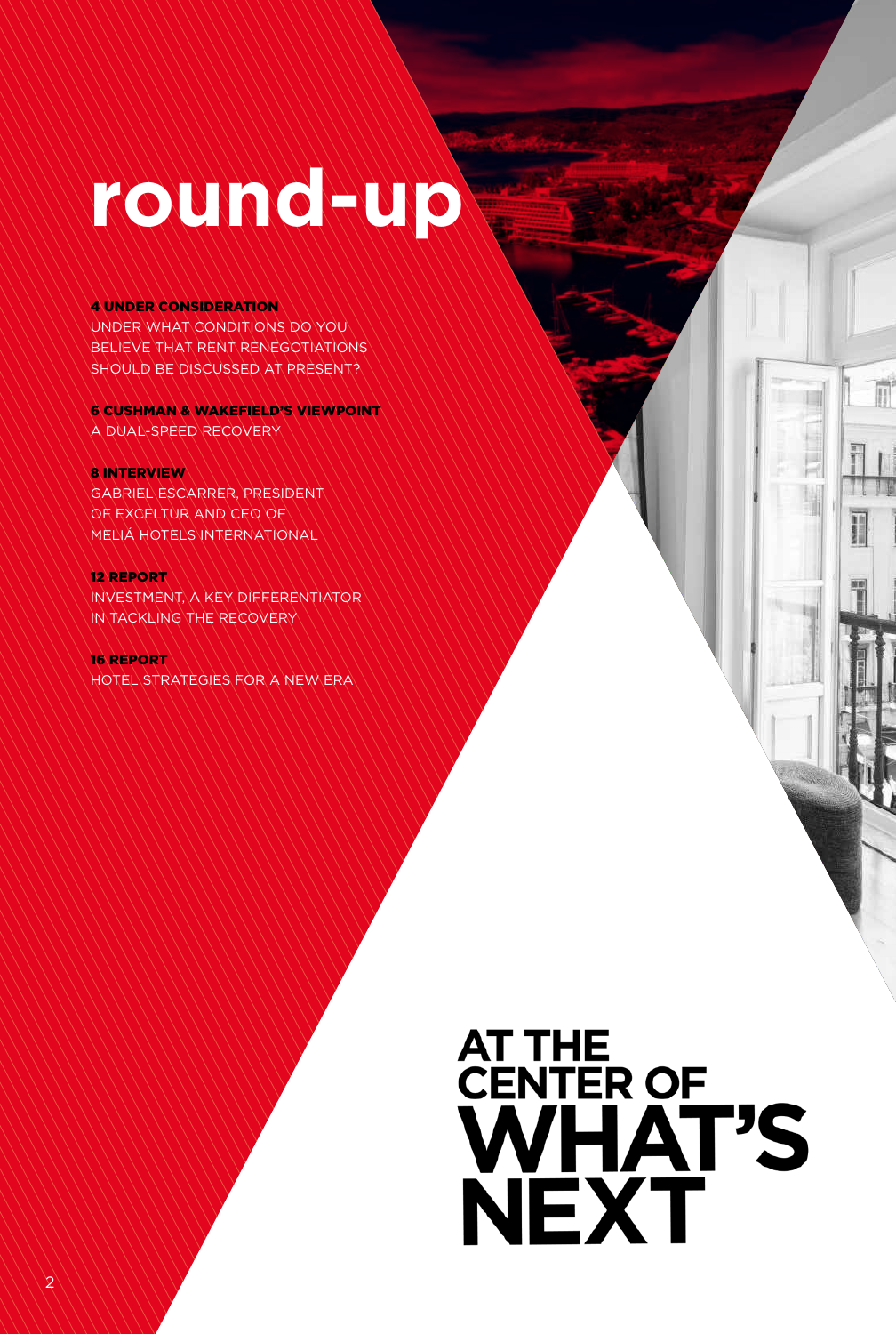#### **A SECTOR PUT TO THE TEST**

n March of this year, the French president stated that "the virus is the real master of time". Macron made these declarations whilst studying new lockdown measures due to the evolution of the pandemic. The expression is well chosen in that, even after one year following the WHO's declaration of a pandemic, we often stubbornly set timetables that later have to be modified according to the behaviour of the virus. **I**

A number of messages have been launched within the Spanish tourism market aimed at "saving" certain holiday periods such as Christmas and Easter. In reality however, the healthcare situation is determining progress and the goals of the sector are moving towards a medium-term strategic outlook with a view to a proper restart when the vaccine rollout ensures herd immunity, not just in Spain as a destination, but also within our demand generating markets.

The efforts of the majority of the firms linked to the hotel sector, whether from an operational or investment point of view, must be focused on this strategic outlook. Every possible scenario must be analysed in order to act at all times in accordance with the circumstances. The progress of the virus has been changeable and more gradual than most of us first imagined, and now is the time to contemplate a range of action plans.

The main challenge in operational terms has been the need for liquidity, closely tied to the challenge of managing teams of professionals. Support to the sector from central and local government in Spain has lacked specificity. General economic measures have helped to prop up businesses, the original and extended periods of furlough being noteworthy in this respect. However, the majority of the sector, including travel agencies, cruise lines, airlines, etc., have publicly deplored the lack of more direct assistance to guarantee the sustainability of a sector that contributes more than 12% to Spain's GDP under normal circumstances.

The present crisis will undoubtedly transform the hotel industry. Although we may see mergers and acquisitions due to the high degree of fragmentation of the sector, these are yet to be confirmed as a result of the lack of bank financing and demands on the part of investors for price cuts. Investment funds continue to study the market and their interest in hotel assets remains healthy despite the crisis. In contrast to other crises, this time we see that the commitment of funds to the industry is more strategic than opportunistic. We will also see variations in the pace of recovery that will frame the financial well-being of businesses. It is quite possible that the holiday segment will enjoy an earlier and more vigorous arrival of tourists, whereas the recovery could prove slower in urban destinations. Even so, it will undoubtedly arrive because the desire to recover a degree of normality is also building up in the corporate world.

Tourist experiences will also be transformed. Sustainability and digitalisation already form part of the strategy of all businesses. Along the same lines, it will be necessary to optimise resources and await the arrival of European funds to incentivise improvements. Although it is a huge challenge for everyone, the sector has always shown tremendous resilience.

#### **ALBERT GRAU**  *Partner and Co-head*

*of C&W Hospitality Spain* 

#### **BRUNO HALLÉ**

*Partner and Co-head of C&W Hospitality Spain*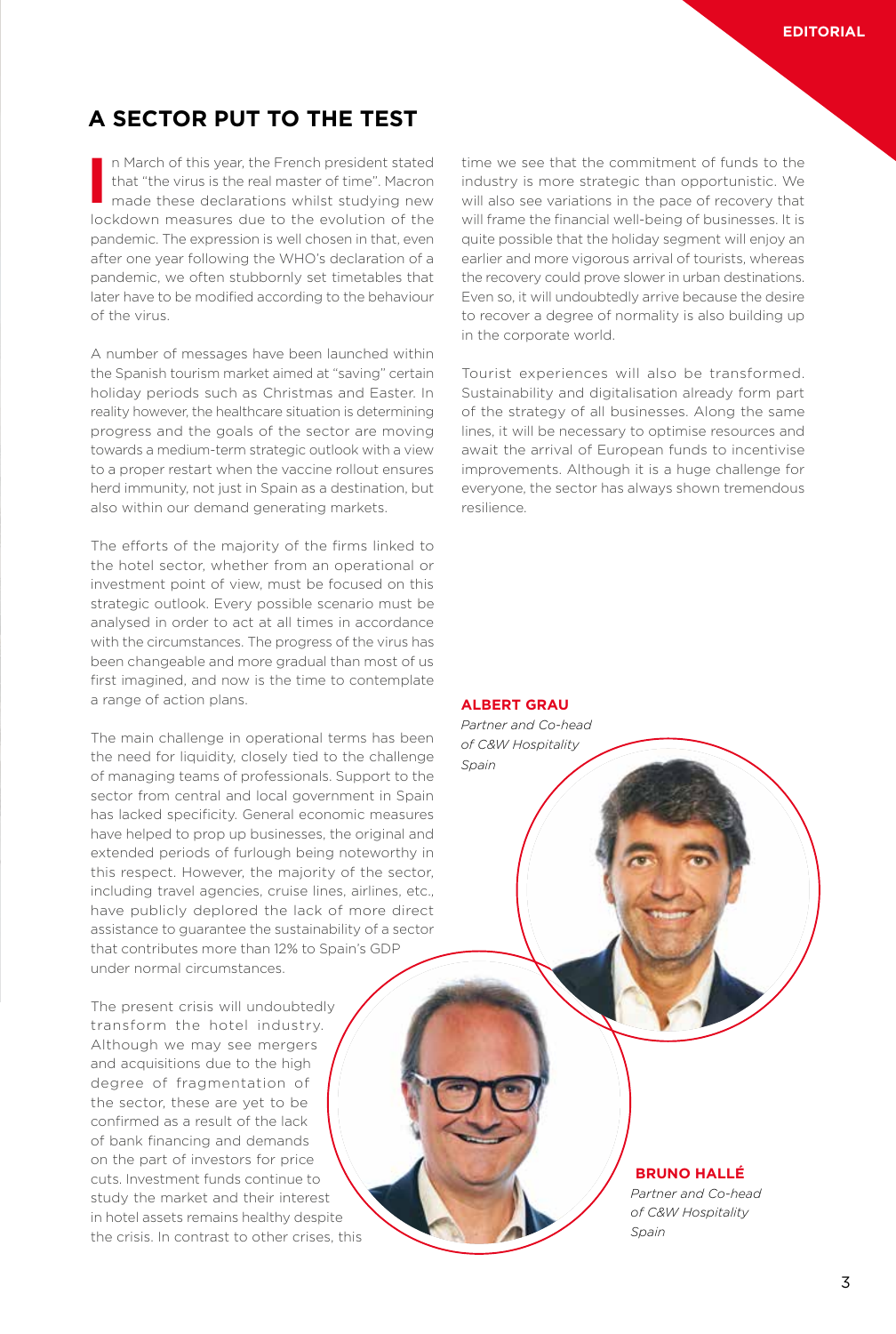#### UNDER WHAT CONDITIONS DO YOU BELIEVE THAT RENT RENEGOTIATIONS SHOULD BE DISCUSSED AT PRESENT?



**Carlos Pérez-Baz** *Real Estate Investment Director at Mutualidad de la Abogacía*

**under consideration**

he negotiation of a lease contract for hotel activities is somewhat different to other asset types with which property managers are more used to negotiating. In contrast to the fixed rent contract model much sought after by those seeking secure and certain rental income, variable rent formulas have for some time been commonplace in these contracts (at least that was the intention on the part of lessees). Just as it seemed that things were getting back to normal, variable rent formulas returned to the stage as a consequence of the extended period of uncertainty for the industry due to the healthcare crisis and its direct impact. **T**

Those of us who are linked to hotel operators through a fixed rent lease contract (plus variable component, in some cases) have, in the face of the forced closure of the business activities of our tenants, been left with no option but to negotiate temporary rebates, often in exchange for extensions to the contract term. Negotiations or, at a minimum, the scope of negotiations, have consequently been unequal according to the time of year in which they were undertaken. From March 2020 and up to the end of the first State of Alert, during which time activity was prohibited, negotiations could not be of the same scope as those subsequent to this forced closure. As of the aforementioned date, operators were free to choose whether to continue operating, although in many cases the numbers did not add up to justify opening. Financial losses were greater due to the lack of guests. This was particularly the case where a significant, non-recoverable economic outlay was necessary in order to ensure a degree of safety when opening the business.

Asset managers are duty bound to maximise profit. Nevertheless, it is essential to empathise and put ourselves in our tenants' shoes, endeavouring to make operations viable at present and in the future, temporarily modifying contracts to fit the current situation so that, when the recovery comes, we are able once again to revert to the previous contract terms. The foregoing is clearly applicable to those operators who, with reciprocal assistance, are able to survive. Where this is not the case, it is better to arrive at agreements for premature termination rather than pursuing insolvency proceedings that could entail a worse outcome for all parties.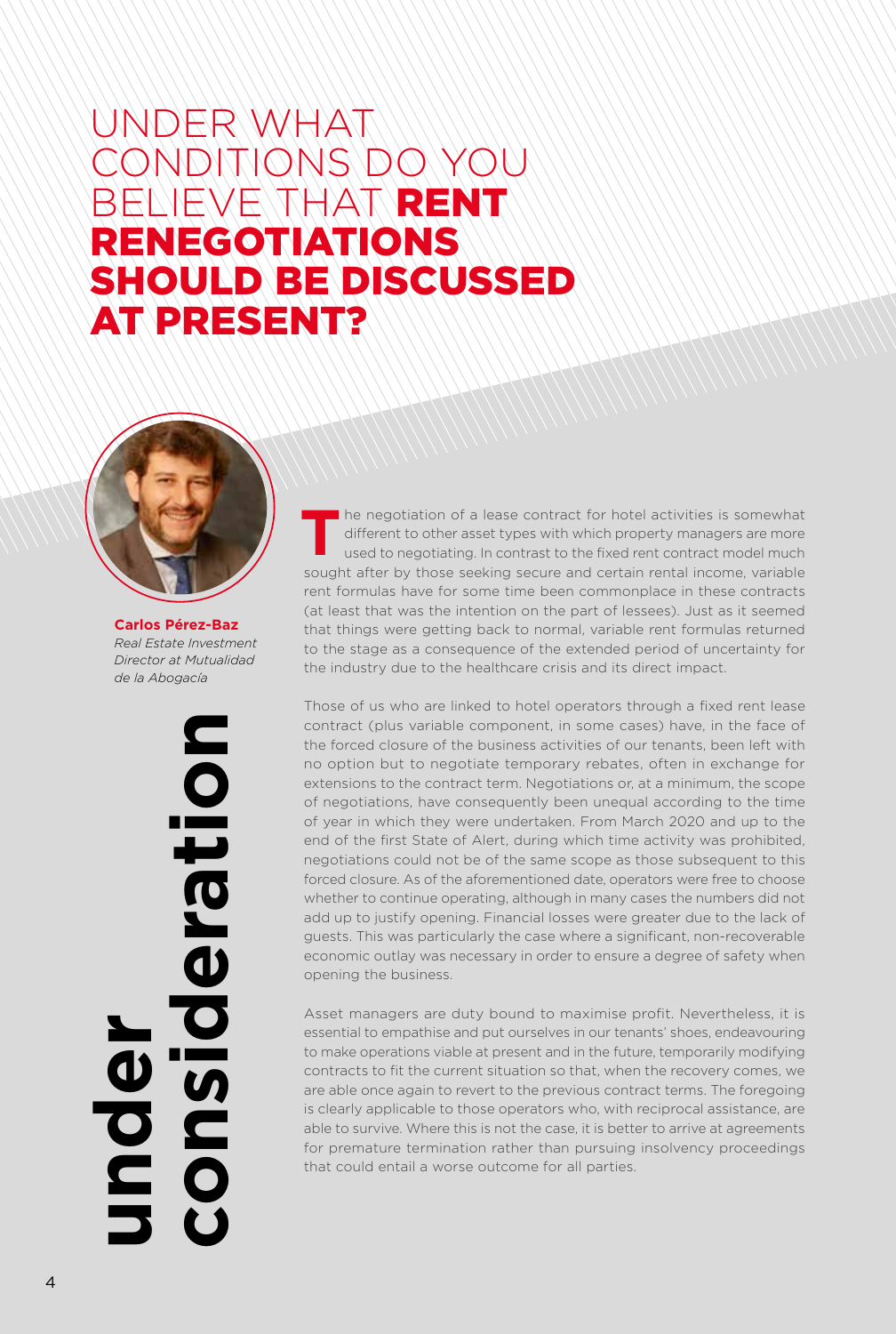

**Marlén Estévez** *Partner in the Litigation and Arbitration Department - Roca Junyent*

he COVID-19 crisis is forcing a reconsideration of practically every lease contract and we are witnessing a generalised trend throughout the hotel sector. **T**

2020 closed with a severely impacted tourism industry, revealing an unprecedented challenge faced by the sector. Leading hotel businesses are fighting to continue the transformation and rejuvenation of the industry in order to escape from this crisis. This battle unavoidably includes renegotiations between tenants and landlords. As lawyers, we attempt to find the most suitable mechanism to create robust, legally sound propositions that bring counterparts to the negotiating table.

Within this context, it is important to point out that there was a first phase, from the declaration of the state of alert on March 14, 2020 and up to the summer, in which the majority of cases centred around mitigating the negative effects of the total closure of hotel establishments. Generally speaking, the sector faced up to the circumstances in a highly constructive frame of mind due to the fact that, at this time, it was thought that the situation would be short term (three months) and then everything would get back to normal. The terms under negotiation during this phase included the suspension or reduction of rent payments for the time period in which hotels were legally required to remain closed.

In contrast, the second phase has been moulded by the more complex limitations of the 'new normal', the fact that the consequences of the economic crisis unleashed by the pandemic are beginning to be felt and that the performance of those hotels that are open is very poor, with a resulting fall in profitability and a severe impact on the economic foundations of businesses. In other words, it is becoming ever more evident that the economic crisis is now following on the heels of the healthcare emergency. Major hotel businesses are struggling to pay rents at levels agreed prior to the pandemic, necessitating new renegotiations. We therefore consider that the real challenge is coming now as situations are redefined within a context of greater uncertainty and with expectations for rent recovery deferred over the long term.

There are extensive options on offer and the passing months have thrown greater light on the possibilities that hoteliers have available. These options include:

**1.** the renegotiation of the contract, eliminating fixed rent and changing to variable rent for a specified period where the variable component can be related to occupancy or gross operating profit,

**2.** rent reductions according to the % fall in sales, comparing the current and previous financial year,

**3.** rent remissions for a specified period of time, with the condition of extending the contract for a greater number of years and,

**4.** payment deferrals until such time as hotels begin to be operational,

Nonetheless, we have scarcely seen any examples of the discharge of lease contracts over these months. This is undoubtedly due to the fact that contracts in this sector are usually of continuing performance and major investment has been made in the adaptation of hotels. As a result, the will of the parties lies in continuing to operate the business wherever possible.

Although it is true that the aforementioned options can be achieved through negotiation, by initiating precautionary measures or through the modification of the rent pursuant to the rebus sic stantibus clause, with the latter it is important to bear in mind that to date solely a Court of First Instance has made a judgement, the court system is overwhelmed and there is a dire need to reach agreement in the short term. I consider it essential to re-establish the role of dialogue and consensus. With this in mind, and in the words of Otto Scharmer, it is essential to listen with all of our mental faculties, as well as with our hearts and in good faith.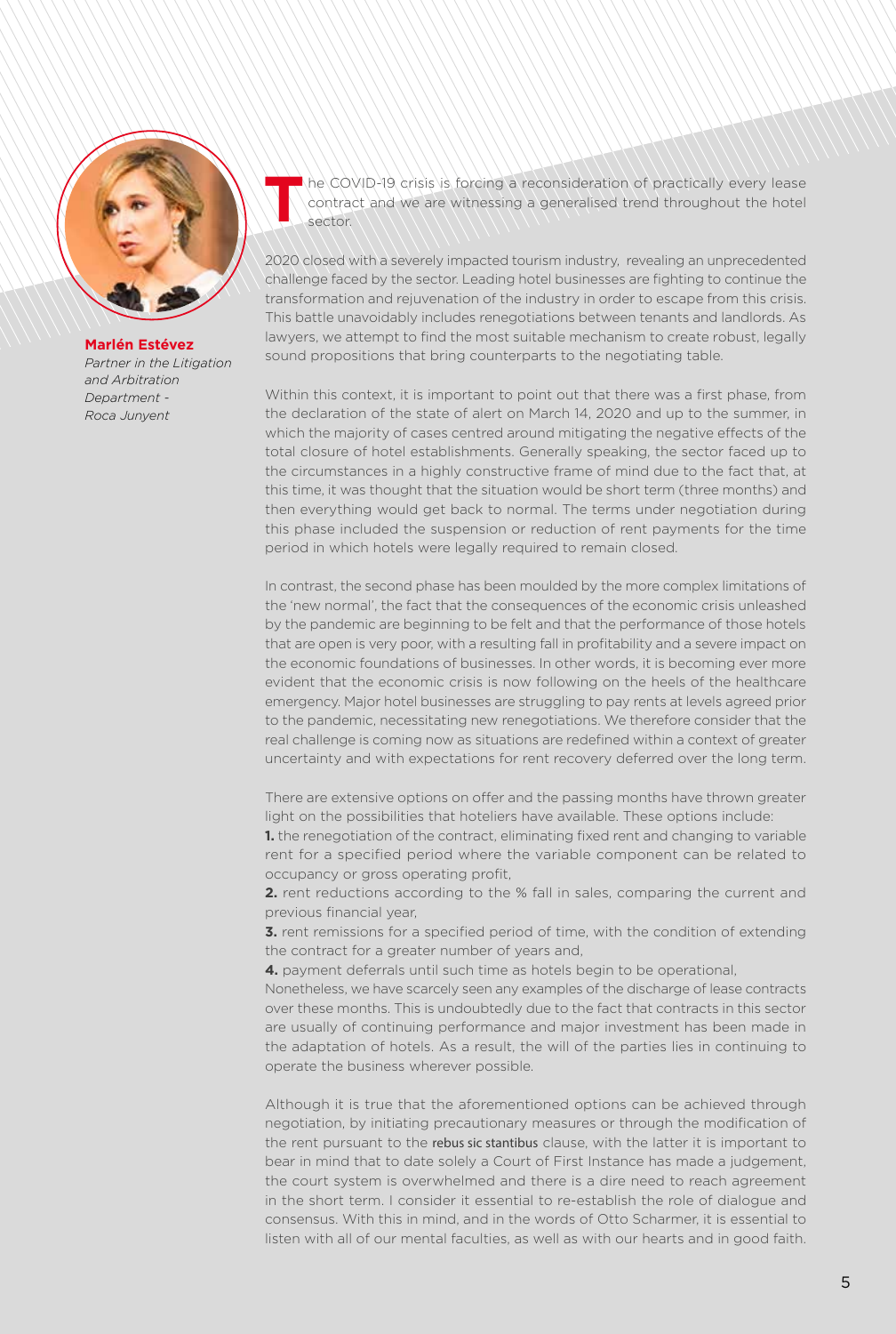**CUSHMAN & WAKEFIELD'S VIEWPOINT**

# A DUAL-SPEED RECOVERY

*A number of surveys, among them the "Hotel Operator Beat", show that 46% of operators on the Iberian peninsula consider that the indicators achieved by the holiday segment in 2019 can be recovered by 2022. Despite the healthcare setting, half of hotel operators consulted by Cushman & Wakefield stated that either all or the majority of their development projects continue to follow their initial planning.* 

erformed at the close of 2020, the Hotel Operator Beat survey included the participation of 50 hotel erformed at the close of 2020,<br>the Hotel Operator Beat survey<br>included the participation of 50 hotel<br>companies active in Spain and Portugal, representing a total of 200,000 rooms. The purpose of the report was to gain insight on the outlook for recovery and the strategic planning of businesses in the context of the inflection point brought about by the pandemic.

> *Hotel Riu Palace Oasis, Gran Canaria*

THE VACCINE ROLLOUT WILL BE KEY TO DRIVING THE FIRST STEPS TOWARDS RECOVERY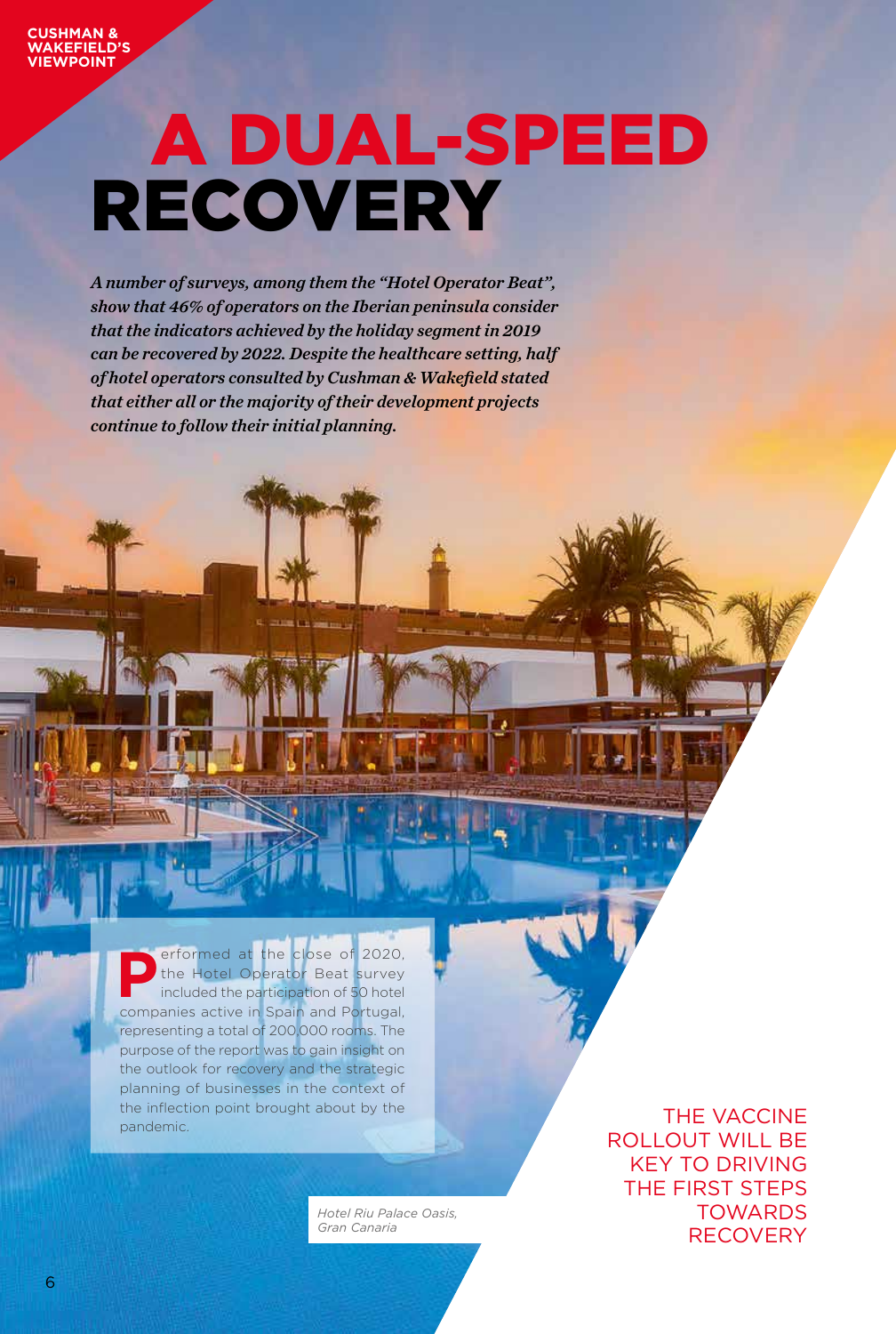#### **VARYING PACE OF RECOVERY**

he outlook in terms of the recovery varies significantly between the various destinations on the Iberian Peninsula. In general terms, hoteliers consider that holiday destinations (coast and islands) will be able to recover in advance of the major cities. As we can see from the diagram, some 46% of the interviewees believe that, in coastal areas, 2022 will see the achievement of the figures posted in 2019. This percentage dips slightly to 41% in the case of the islands, although some 9% are more optimistic, believing that there will be a full recovery there in 2021. Current progress evidently depends to a large extent on the vaccine rollout in Spain and in the main demand generating markets. Whilst the UK appears to be racing ahead, other European countries such as France, Germany and Italy remain stuck as a result of a lack of vaccine distribution.

According to Bruno Hallé, Partner and Co-head of Cushman & Wakefield Hospitality Spain, "mobility during summer will undoubtedly be subject not only to the capacity of countries to make progress in terms of the vaccine rollout, but also depend on the implementation of a European vaccine passport or rapid testing to enable mobility. Whilst Spain is not currently optimising these processes, other competing markets such as Greece are being highly proactive and may be able to divert part of potential tourism".

Some 60% of the survey respondents considered that Barcelona will not achieve the record figures posted in 2019 until 2023. The survey was slightly more optimistic with respect to Madrid, some 23% considering that full recovery could be achieved in 2022, whilst 48% feel that this will be delayed until the following year. The first step towards recovery will be the arrival of leisure tourism.

The outlook for Madrid and Barcelona is similar to that of Lisbon, a destination experiencing extraordinary

evolution in 2019, prior to the pandemic. In this case, full recovery is expected in 2023 by 50% of operators, whereas some 27% feel that this may come about one year previously and another 23% believe that it will be necessary to wait another year, i.e. 2024.

#### **THERE IS INTEREST, THE FIRST STEP IN DISCERNING THE FUTURE**

A number of studies performed in recent months clearly show that the recovery would arrive immediately if it were in the hands of the public. A study from the beginning of this year by Phocuswright shows that three quarters of the interviewees expect their companies to allow them to travel as soon as the opportunities arise. Undertaken in the United States, it was possible to see from this survey that people would prefer corporate travel within the country and that international travel will require more time. In the opinion of Albert Grau, "the global crisis is a factor making all of us more responsible in the sense that the recovery must be consolidated through coordination between all players. At a European level, the EU must be capable of developing the necessary policies to ensure vaccination and, from that point, establish the necessary protocols to ensure the real opening of borders, if possible by this summer".

The Canary and Balearic Islands are already working towards the coming summer season. As an example of this, Meliá has reported that it is activating a plan for the reopening of 29 of its hotels, primarily in the above two destinations and on the mainland coast. Riu and Iberostar have made similar announcements. Progress over the coming months is, however, uncertain. There are undoubtedly two positive factors: demand is on the up and interest is growing continually, whilst hotel chains are acting with the utmost diligence in order to ensure safe opening. Aside from that, it will be necessary to watch the progress of the pandemic along with the rollout of vaccines, the latter of which everybody hopes will speed up.



#### WHEN WILL THE MARKET RECOVER (REACHING LEVELS SIMILAR TO THOSE OF 2019)?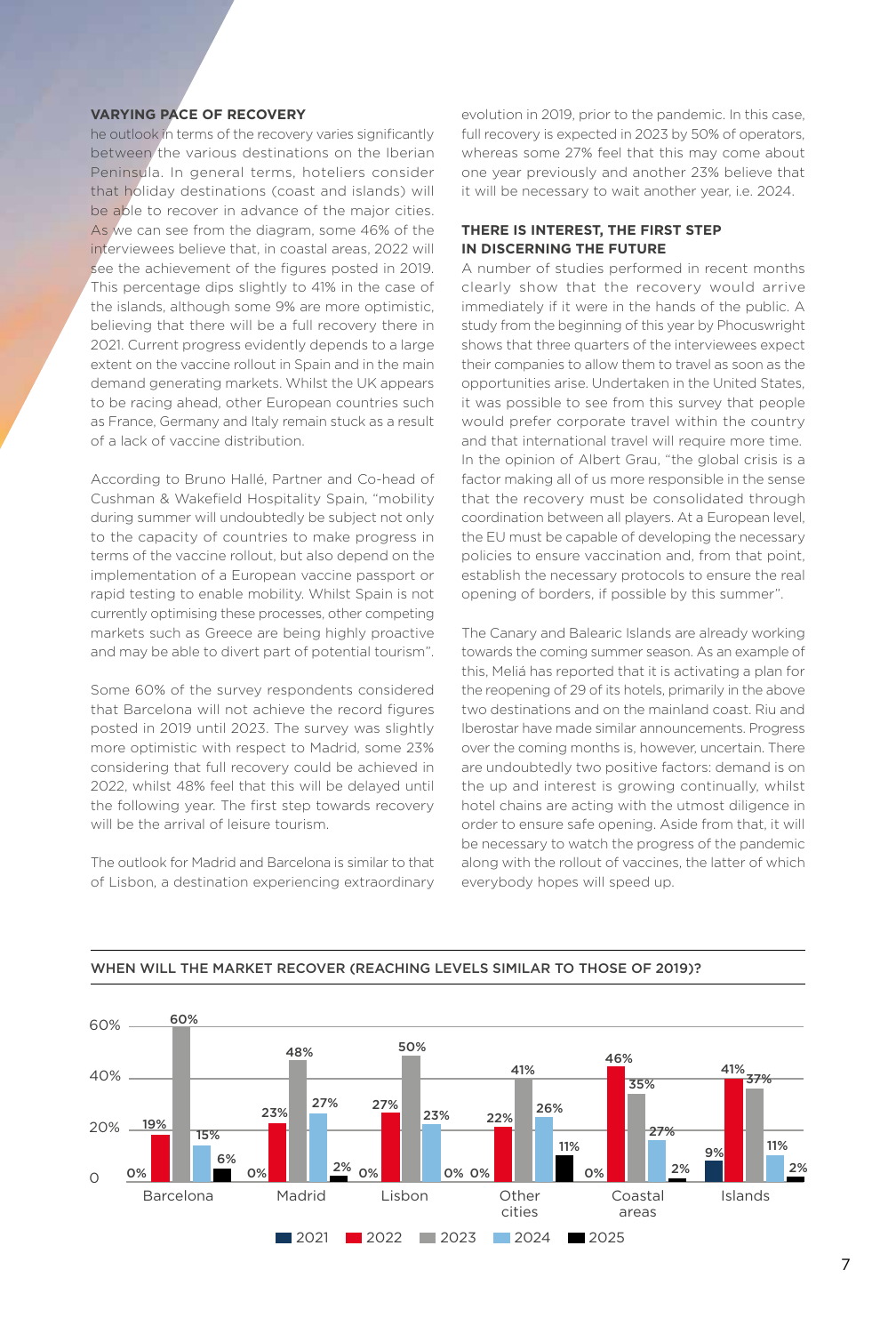# **interview** erview

### **GABRIEL** ESCARRER PRESIDENT OF EXCELTUR AND CEO OF MELIÁ HOTELS INTERNATIONAL

#### **ow does Exceltur see the outlook for the 2021 summer season? H**

The level of uncertainty is limiting our vision. With the utmost prudence, our forecasts (in line with those of airlines) point towards the vaccine rollout, together with improved international coordination to ensure safe travel (such as the digital Health Passport, etc.), enabling the lifting of the indiscriminate restrictions on travel (ineffective due to the fact that transmission is largely communitybased) and allowing us to see the beginning of recovery in the third quarter, as of the months of June or July.

The earliest recovery is expected within domestic travel on the part of the Spanish. We are, however, hopeful of a strong uptick in bookings in markets such as the UK, once the possible lifting of prohibition on travel is announced. This will confirm the solidity of pent-up demand in our main markets. The market consensus is that an optimum scenario would amount

to reaching 50% of the occupancy recorded in the third quarter of 2019, mainly from the Spanish and UK markets.

#### **The tourism industry has been the most severely impacted by the healthcare emergency. Do you consider that the necessary measures have been taken to protect it?**

In Exceltur, we understood from the outset the seriousness of the impact on the sector, many calling it "the great tourism and transport crisis". We set out before the Authorities the need to act on various fronts in order to avoid the wholesale destruction of the tourism industry and employment and, meanwhile, to strengthen the competitiveness of a sector that has been a global leader in recent years, Firstly this entailed the deployment of business rescue and employment protection measures, followed by measures needed to incentivise the recovery of activity and mobility and, finally, measures to enable transformation and drive competitiveness.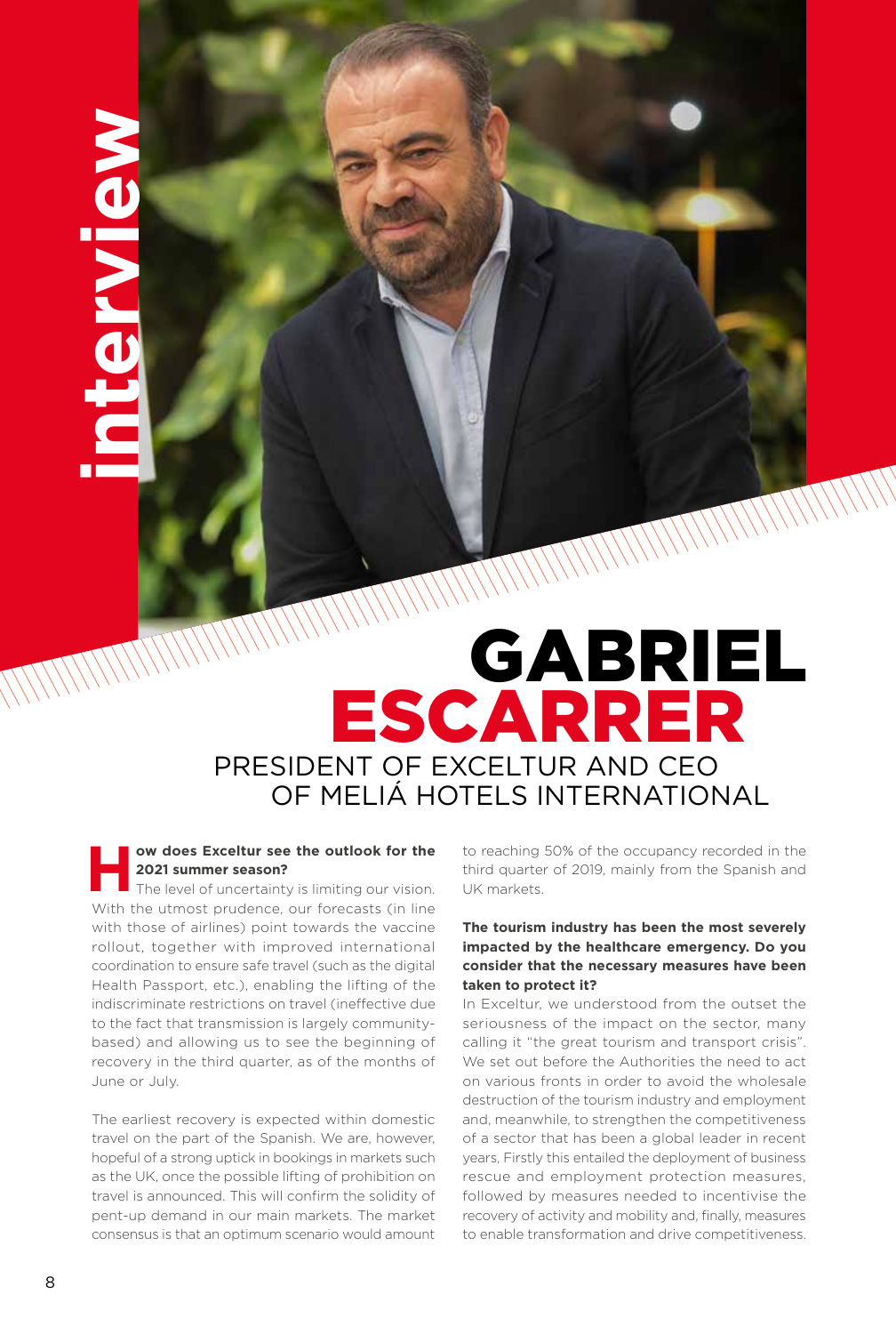*Gabriel Escarrer represents the second generation of the family that founded what is today Meliá Hotels International, a multinational business with more than 390 hotels in over 40 countries on 4 continents, and which is listed on the Ibex 35. Having graduated from the Wharton School of Business, Gabriel Escarrer Jaume worked at Salomon Brothers investment bank in New York, where he participated in the successful IPO of Meliá Hotels International, the firm founded in 1956 by his father, Gabriel Escarrer Juliá. In 2009 he was named Group CEO and Vice-Chairman and has driven unprecedented cultural and organisational change, with a clear focus on corporate responsibility. In 2016 and following the founder's resignation of his executive powers, he became the chief executive.*

We can say that the management of furlough has been very positive in avoiding the immediate, wholesale destruction of employment. Assistance to businesses (which will have to sustain this employment over the long term) has, however, been very inadequate. Credit packages through the ICO are insufficient in a crisis lasting this long, and over-indebted businesses now have no recourse to these. There have been no real non-recoverable tax breaks and the regulatory framework has not been favourable towards reducing rents and mortgages. Above all, there has scarcely been any direct assistance which, in neighbouring countries, has proved essential.

Consequently, in answer to your question and bearing in mind the strategic contribution of tourism to the national economy and its "pull" effect on other economic sectors, it is evident that insufficient priority has been given to the sector and the measures taken to protect it have been inadequate.

#### **Exceltur is advocating a scheme of direct assistance to the sector. Broadly speaking, how should this scheme be implemented? What is the probability of this being pursued?**

In Exceltur we have once again done our homework, analysing the worst impacts and quantifying the most urgent and significant needs. We have compared the assistance offered in other countries and made a highly detailed proposal to the Government. This amounts to a total of €5.318 billion (rising by a further €3 billion if we include the entire restaurant sector).

The goal of this assistance is to cover costs that cannot be adjusted to the fall in revenue suffered (hovering around an average of -70%). These include overheads and non-adjustable variable costs, with a proposed financing framework covering between 60% and 80% of the aforementioned costs during the first six months

of 2021. Although the priority target for this rescue plan would be SMEs, we have also advocated for the maintenance and prioritisation of the SEPI support package for large strategic businesses.

Although we are yet to see whether the plan announced by the Government, of up to €11 billion, will properly target these goals, we have made ourselves available to the Authorities to discuss and share in a process that will be crucial to the survival of many businesses. These are uncertain as to whether they will be able to cover the last mile of the marathon which the pandemic is proving to be for the tourism sector.

#### **One of the key measures since the beginning of the pandemic has been furlough. What is your appraisal of this measure and how long do you think it should last?**

As I said, furlough has played an essential role in avoiding the large-scale destruction of employment over the short term (even though hundreds of thousands of jobs have been lost). Having said that, the unexpected length of this crisis and the severity of the recovery process that businesses are facing, with a reactivation that is expected to be both partial and slow within a context of worldwide economic contraction, requires a rethinking and reorientation of furlough. This needs to become a structural rather than circumstantial measure in the context of the occurrence of a series of events. It needs the utmost flexibility, such that businesses are able to adapt and resize their workforces according to the evolution of demand over the coming months.

In terms of a cut-off date, we have a commitment on the part of various ministers that it will be maintained "while it remains necessary". That is a lot to say in such a volatile situation whose end is as unpredictable as the pace of recovery.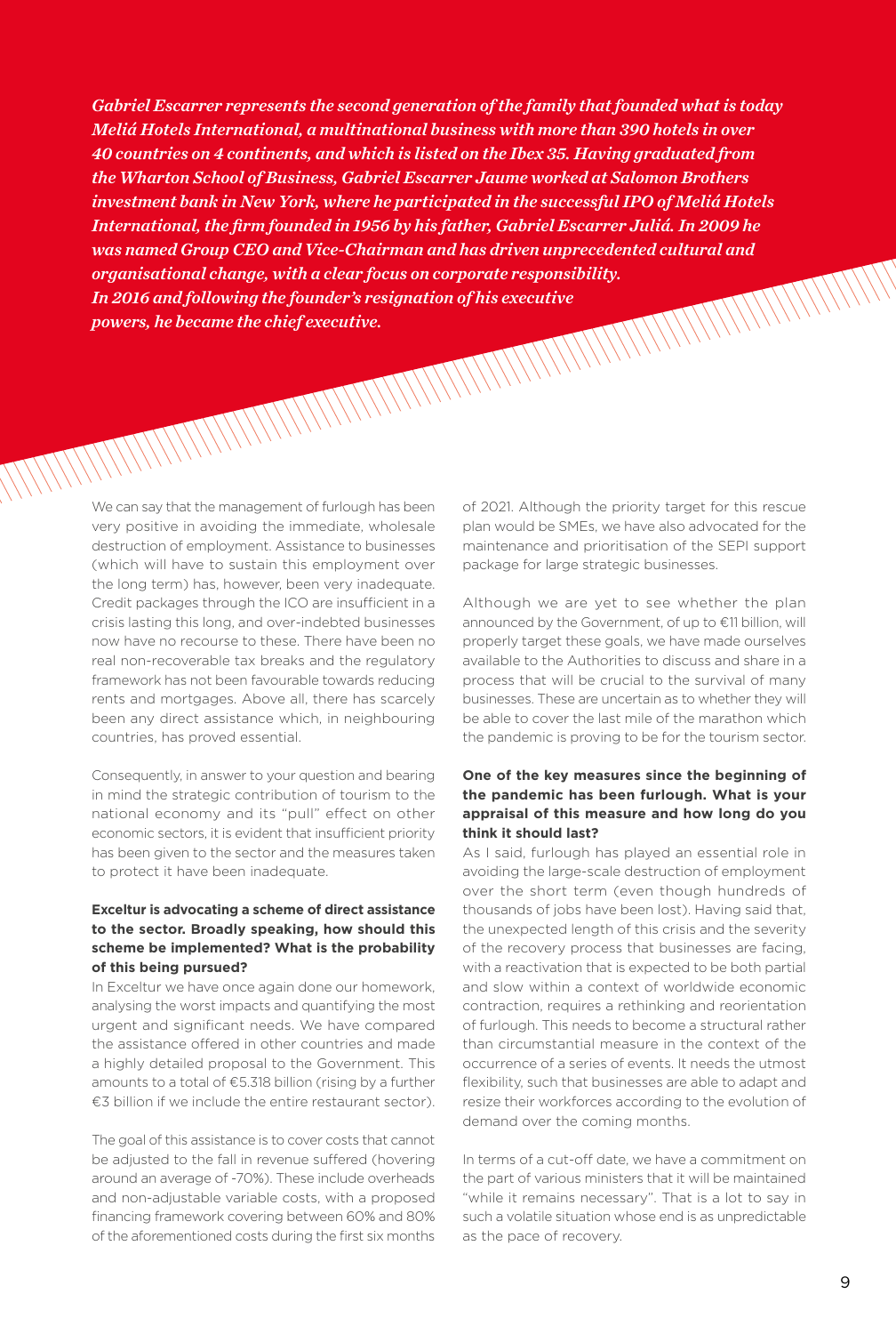#### **The vaccine rollout is now fully underway. How could it improve in order to guarantee influxes towards the main tourist destinations, whether holiday-oriented or urban?**

In terms of vaccinations there are a number of levers that could be pulled in order to improve the situation. These revolve around international relations, healthcare organisation, logistics networks, etc. Nevertheless, I believe that policy at a national level should, within the vaccination rollout strategy, take into account a sector which, though it is neither healthcare, teaching, nor security, is responsible for the health of a major chunk of our economy, namely workers within the tourism sector. I believe that the vaccination of these workers would be a vital contribution to the image and reality of Spain as a safe tourist destination, as well as to saving an upcoming summer season that is crucial to the survival of thousands of businesses and jobs.

#### **Along the same lines, how do you feel that major hotel firms have performed in the face of this huge challenge? How have they faced up to the challenge of cash flow? In terms of strategic plans, do you feel that these will remain unchanged or will they need adapting to a large extent?**

From the very beginning of this crisis it was clear to us in MHI that we would have to work on two fronts and in tandem: with a contingency plan enabling us to prevent and mitigate the worst impacts of the crisis, being vigilant with regard to the safety of customers and employees, the liquidity and solvency of the Group, the maintenance of operations and the reputation of the Group and its corporate responsibility commitments.

In addition, and as I have already mentioned, we focused on resetting ourselves by undertaking an operational reorganisation to increase digitalisation and efficiency and we decided to take advantage of the quieter months to revisit our strategic plan, strengthening and refining some of critical areas such as digitalisation, whilst developing other areas in order to respond to the challenge of the new, post-Covid context in terms of expansion, digitalisation, sustainability, etc.

In terms of the liquidity challenge, we first launched a cost reduction plan, achieving a cut of 50.6% in operating expenses to mitigate the impact of a fall in revenue of -70.7% during the financial year 2020. Thanks to extensive collaboration on the part of our banks and the fact that we are underpinned by the value of our assets (more than €3.7 billion according to the most recent valuation by Jones Lang Lasalle in 2018), we managed to attract sufficient financing, closing December 2020 with €316m in cash and unused credit facilities. In addition, and until such time as cash flow recovers following the crisis, we will



#### "INSUFFICIENT MEASURES HAVE BEEN TAKEN TO PROTECT THE TOURISM SECTOR"

continue exploring other funding and debt reduction streams, possibly including the sale of some assets.

#### **There is a lot of talk about European funds as a mechanism for recovery. How has the hotel and tourism industry acted in order to be able to access these funds? What should be the main goal?**

European funds are not going to "save" companies that are at severe risk of going out of business due to Covid (for that it is necessary to implement other measures at a state level, such as the rescue plans that I have been explaining). They can and must, however, act as a key lever in the competitive transformation of this country, taking advantage of the recovery and reconstruction period. I believe that the economic modernisation of many sectors will depend on these funds (tourism being a priority among these). That is why we are placing our trust in public-private collaboration to present and assign the funds to those projects that are most necessary and productive and which will have the greatest pull and multiplier effect on the economy as a whole.

I must say here that I feel extremely proud of the hotel industry in that four large hotel companies have led more than 70 businesses and public and private entities in presenting two initiatives that should take shape in the form of dozens of highly significant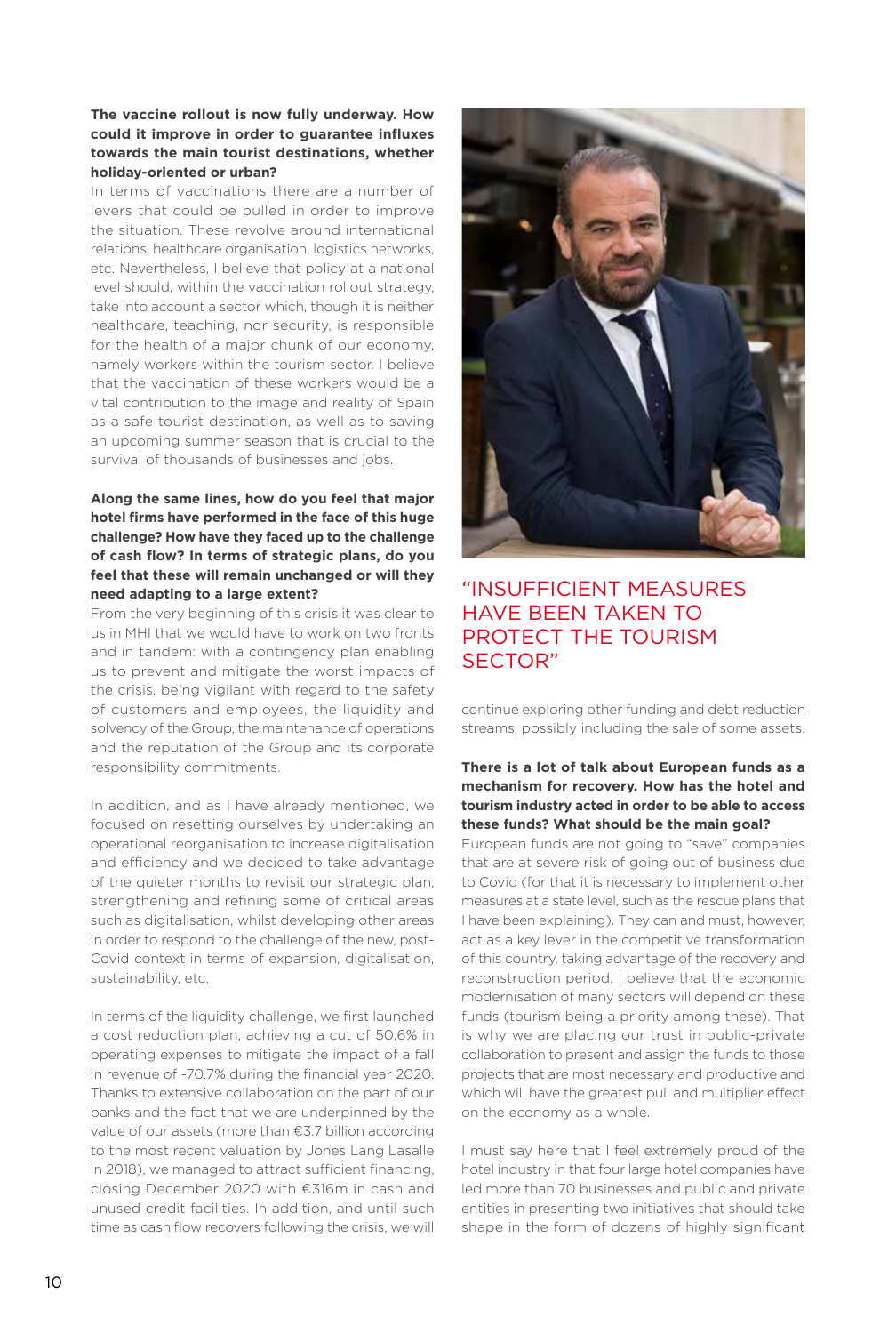projects with the capacity to lead to a major transformation of our tourism model, guaranteeing the maintenance of the global leadership position held by our country until the present day.

Aiming to attract a combined total of some €8 billion, the two most important initiatives are aimed at "Tourism of the future - responsible and smart" and the "Regeneration of mature tourist destinations". Aside from being an example of unity and publicprivate collaboration, these initiatives bring together an extraordinary degree of know-how and I hope that our country proves capable of supporting them in Europe and of effectively and efficiently managing the historic opportunity offered by the Next Generation EU funds.

#### **In terms of the recovery, do you think that we will see this at two different speeds, one for the holiday sector and another, slower pace, for urban tourism? What are your expectations?**

That's right; we feel that holiday tourism will recover soon because its crisis is entirely circumstantial - it is due solely to the restrictions placed on travellers by the pandemic and the response to the pandemic. The strength of holiday demand has been evident every time that restrictions have been lifted, such as when bookings from British travellers soared following the announcement by Boris Johnson's government that the travel ban would be lifted as of this May…. Urban tourism, however, is facing a more structural crisis and could take up to two years to achieve results similar to those of 2019. This is due to the fact that both individuals and businesses have profoundly embraced digital communication and video-conferencing, whilst virtual and hybrid events have enabled the vast majority of business activities and meetings to continue regardless. Although these will never fully replace interpersonal relationships and travelling in person, we believe that the restoration of confidence in these will take time.

#### **You have been critical of the Government during the management of this pandemic. Do you feel that the position of Spain as a brand will suffer? Should measures be implemented with respect to this?**

The pandemic has been a global problem, in the face of which some countries have responded better than others. The results demonstrate that in many countries our handling of the situation could have been better. Our first big mistake was a lack of coordination. Spreading responsibilities among the 17 Autonomous Regional Authorities was not helpful in terms of an effective and efficient fight against an enemy such as Covid-19. Another major error was the failure to prioritise the tourism sector in the rollout of assistance to offset the loss of business revenue. Assistance packages have become a key factor in conserving the competitiveness of our sector

and maintaining, according to the World Economic Forum, the leadership position held by our country for many years. If we fail to prioritise tourism, there is a risk that we will slip down the ranking of the major demand generating markets in favour of competing tourist destinations.

As already mentioned, priority must also be given to assigning a significant portion of European funds to the competitive renewal and improvement of the tourism sector in terms of quality and sustainability, particularly with respect to the large, mature destinations on the Spanish coasts.

#### **The balance sheet for the sector presented by Exceltur showed that tourism's share of Spain's GDP dropped from 12.4% in 2019 to 4.3% in 2020. What is the possible outlook for 2021?**

2020 was undoubtedly the worst year in the history of tourism, with falls that we would scarcely have ever imagined. However, due to the specificity of the pandemic, it is not comparable to any preceding or, we hope, future year.

Dealing with 2021, the first thing that needs highlighting is the poor visibility. The evolution of the sector will depend on factors that are out of our hands, such as the pace and effectiveness of the vaccine rollout, the establishment of common control systems to enable safe mobility and the opening of borders, etc., as well as the degree to which businesses survive and the extent to which employment in tourism can be maintained. The first quarter of 2021 was disastrous due to restrictions on mobility that blocked more than 85% of tourism demand for our country.

In general terms, if we are able to match our expectations of a strong recovery in the second half of the year, the sector believes that it could achieve a sales level amounting to 50% of the figure for 2019. This would represent a fall in tourism GDP of approximately -40% in comparison with prepandemic levels. We anticipate a faster recovery for coastal destinations, particularly those that are more dependent on domestic demand. We also hope to welcome tourism from markets such as the UK which, listening to business people such as Michael O'Leary, the CEO of Ryanair, would be open for travel to Spain as of June, provided that the conditions for safe travel exist. Since the beginning of the pandemic, the entire sector has striven to create protocols and systems that guarantee health protection throughout the tourism value chain. I must say that this has been a great success as no significant outbreaks have been recorded.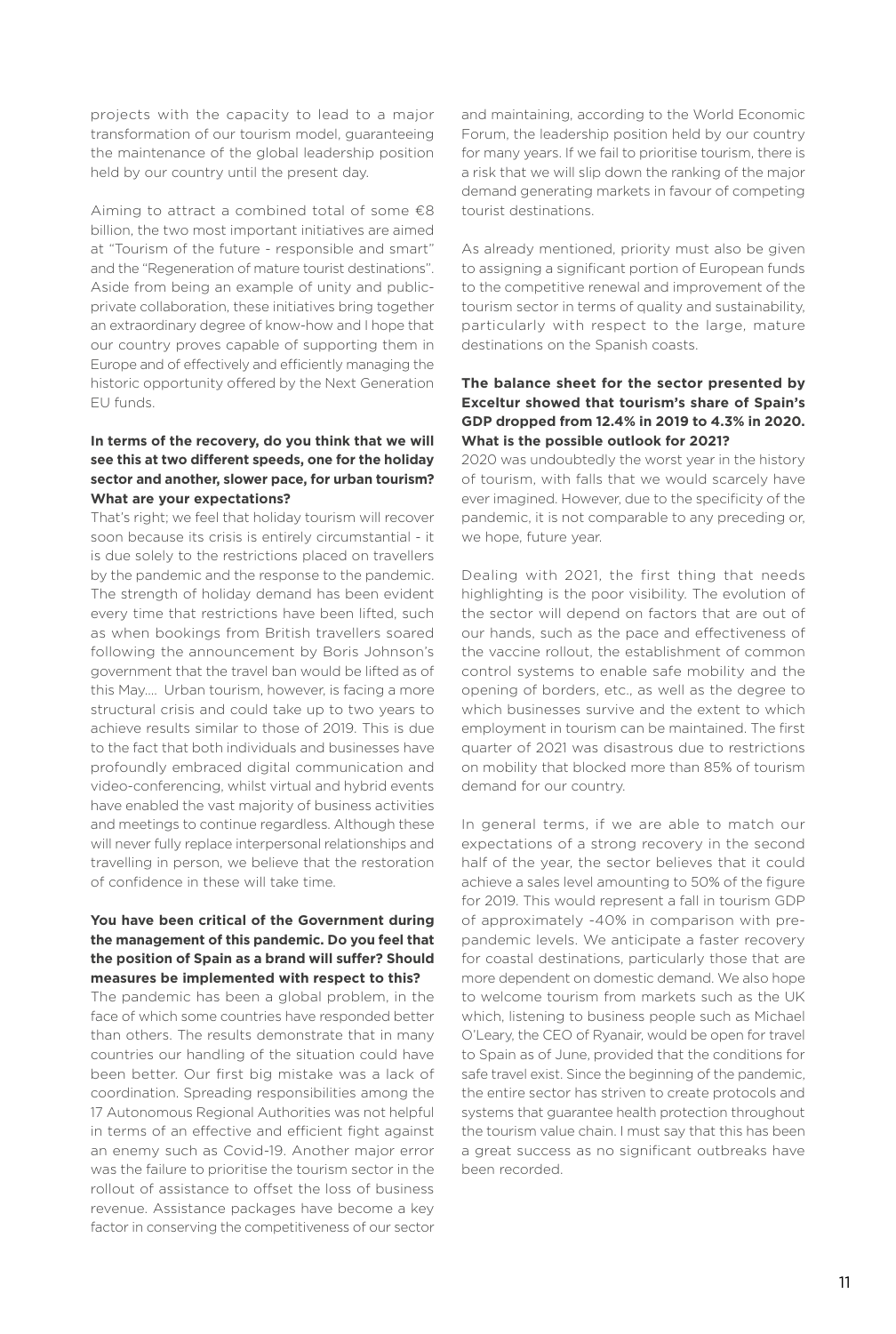## INVESTMENT, IN TACKLING A KEY DIFFERENTIATOR THE RECOVERY

*Porto Carras Grand Resort, Greece*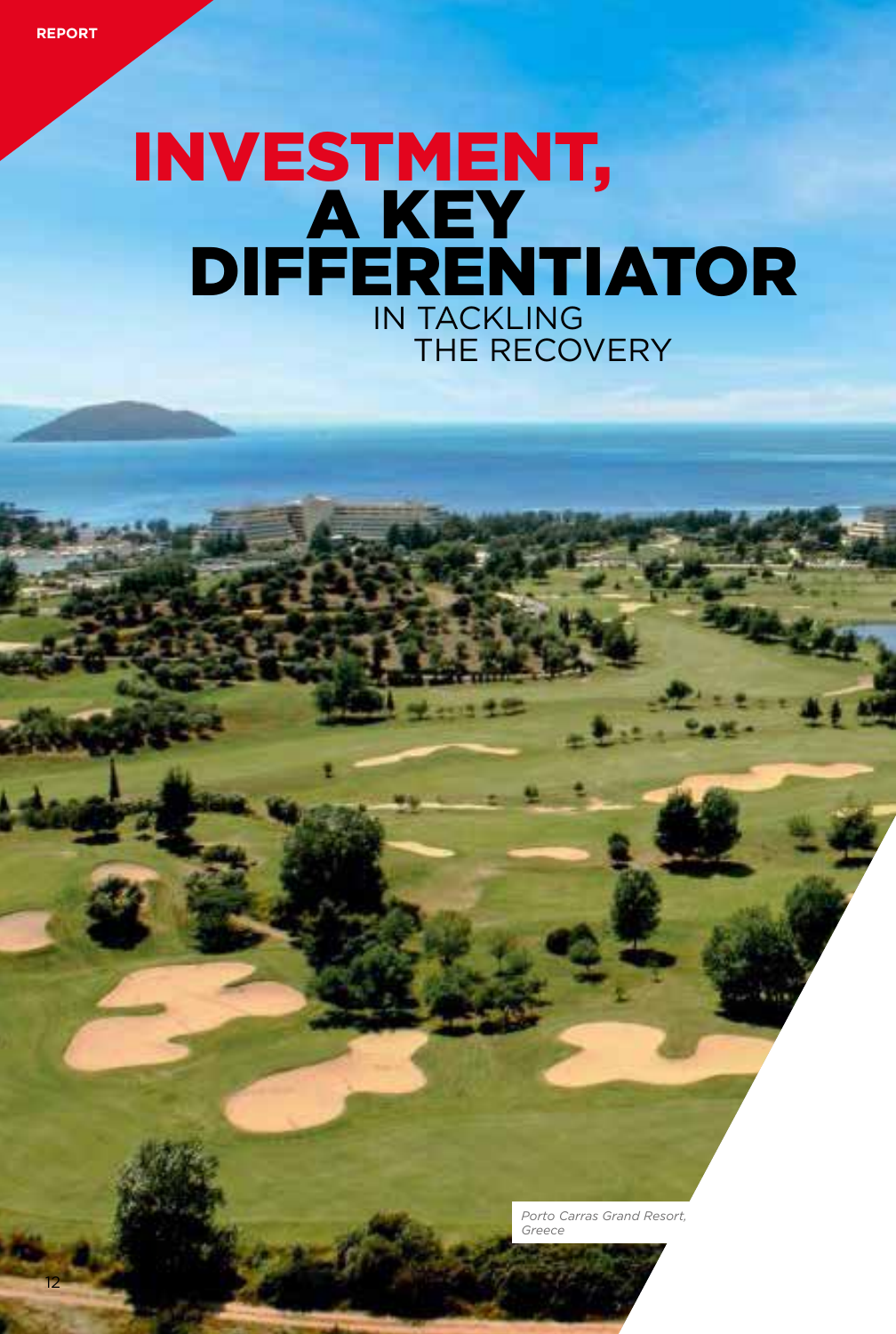*In 2018, Spain broke its record for hotel investment, achieving a figure of €1.3 billion in transactions. This dropped to 1.351 billion in 2019 and, in 2020, the figure contracted further to around 1 billion due to the pandemic. The dynamics of investment are currently at a crossroads due to the lack of activity and visibility in the sector. Nevertheless, every indicator is pointing towards an upsurge in deals in 2021.* 

he up-cycle in the tourism sector was endorsed during the past decade, with significant growth in hotel investment in Spain. This trend led to a record-breaking 2018 which saw price growth in specific markets, particularly Madrid and Barcelona, the latter of these specific markets, particularly Madrid and Barcelona, the latter of these being highly impacted by the moratorium. As a consequence of this overheating, 2019 and 2020 saw a slowdown in investment due to two factors. On the one hand the market lacked the attractive portfolios and products seen in previous years, whilst prices were also jeopardising future yields. Within this context of price rationalisation and selective deals, with hotel companies financially unencumbered, we entered the healthcare crisis and this has completely transformed the economic map.

#### HOTEL INVESTMENT VOLUME - SPAIN 2010-2020

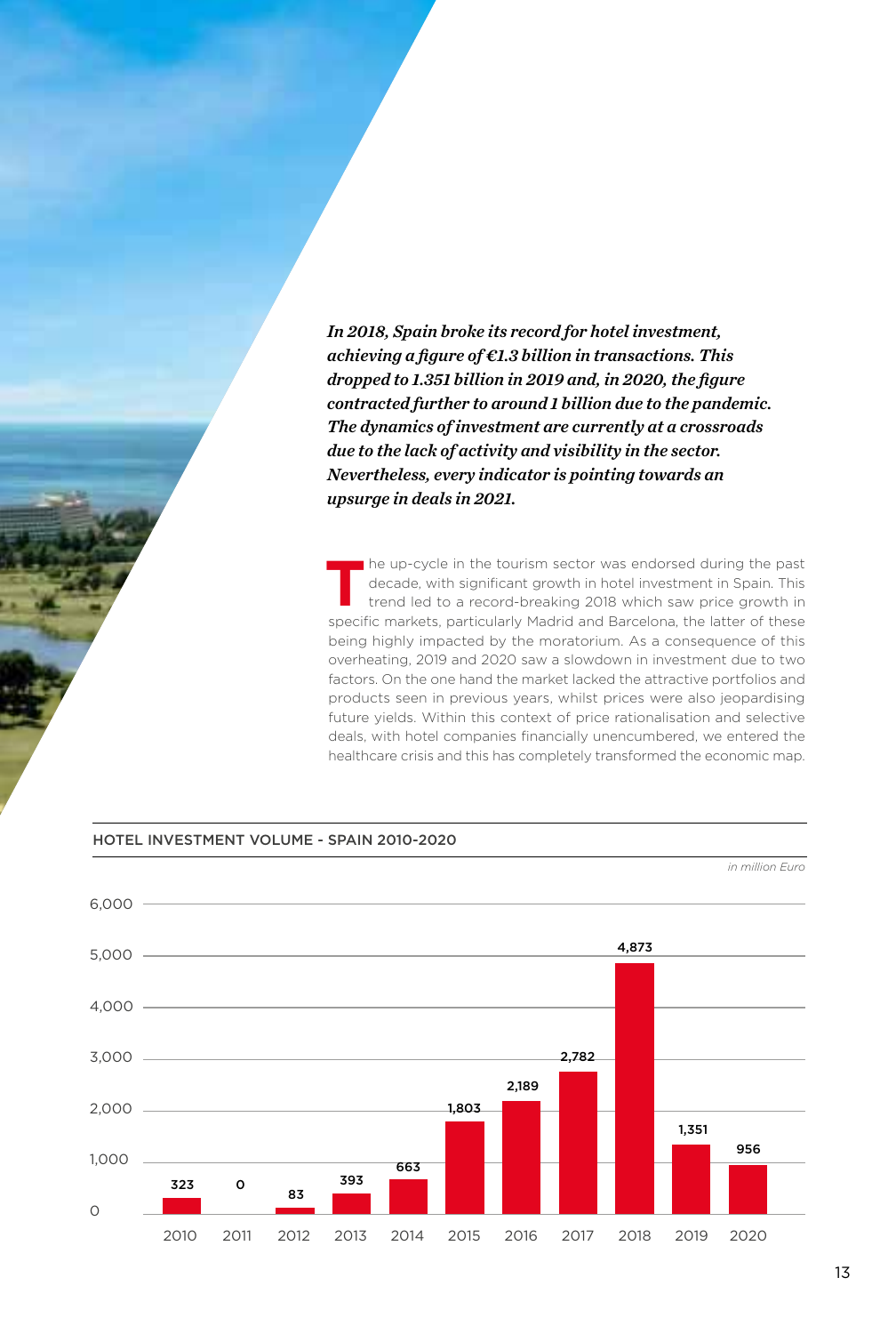

#### **HOW WILL THE SPANISH MARKET EVOLVE?**

The uncertainty surrounding the market will not prevent a resurgence in investment during 2021. Deals valued at 1.5 billion Euro are currently in the pipeline in Spain and this figure may grow during the coming months. A figure of 800 million Euro for the whole of Spain has already been achieved in terms of deals signed off during the first quarter.

Figures at the close of year could reach those of 2018, depending on the ability to reach agreement in the case of the largest deals. This will depend upon bank and alternative funding, as well as the discounts that owners are willing to accept. Although international investment funds remain interested in Spanish destinations in spite of the crisis, deals have made slow progress in recent months due to the gap between the expectations of buyers and sellers. In short, the price factor will determine whether some transactions are completed, although the lack of visibility due to successive waves of the pandemic and the difficulty in obtaining funding from financial institutions will also have an impact.

In the main, buyers are waiting for bigger discounts. Currently these are not exceeding 10% - 15% due to the fact that, despite the severe lack of visibility in the hotel industry, companies are in better financial health than during previous periods such as the financial crisis that began in 2008. ICO credit packages, furlough and lower levels of indebtedness explain the reluctance to lower prices.

According to Albert Grau, Partner and Co-Head of Cushman & Wakefield Hospitality, "we find ourselves in a changing scenario in which the only certainty is that investors remain interested in hotel assets. We will see deals making progress and coming to fruition once tourism returns, possibly with discounts exceeding 15% in the majority of destinations".

Owing to the fact that investors also anticipate a more rapid recovery in activity in the holiday segment, it is here where the possibilities of attracting investment are higher. For their part, major cities will have to wait a little longer and there is no certainty regarding MICE travel, the recovery of which may prove more troublesome. What is clear according to many surveys is that the demand side is hungry for travel and this will improve the results and expectations of all parties.

#### **A GLANCE AT EUROPE**

For Europe as a whole, Cushman & Wakefield Hospitality participated in the sale and acquisition of 19 hotel assets between March and December 2020. This figure represents more than 3,000 rooms in 8 countries, with notable deals such as the Porto Carras luxury resort in Greece, the Hotel Boulevard Victor in Paris and the sale of the hotels belonging to the B&B chain in Prague and Budapest. The Hospitality department has been present in all segments, from luxury to limited service, and the goal for 2021 is to see a rise in these figures. 48% of the deals in which the firm has participated were situated within the holiday segment.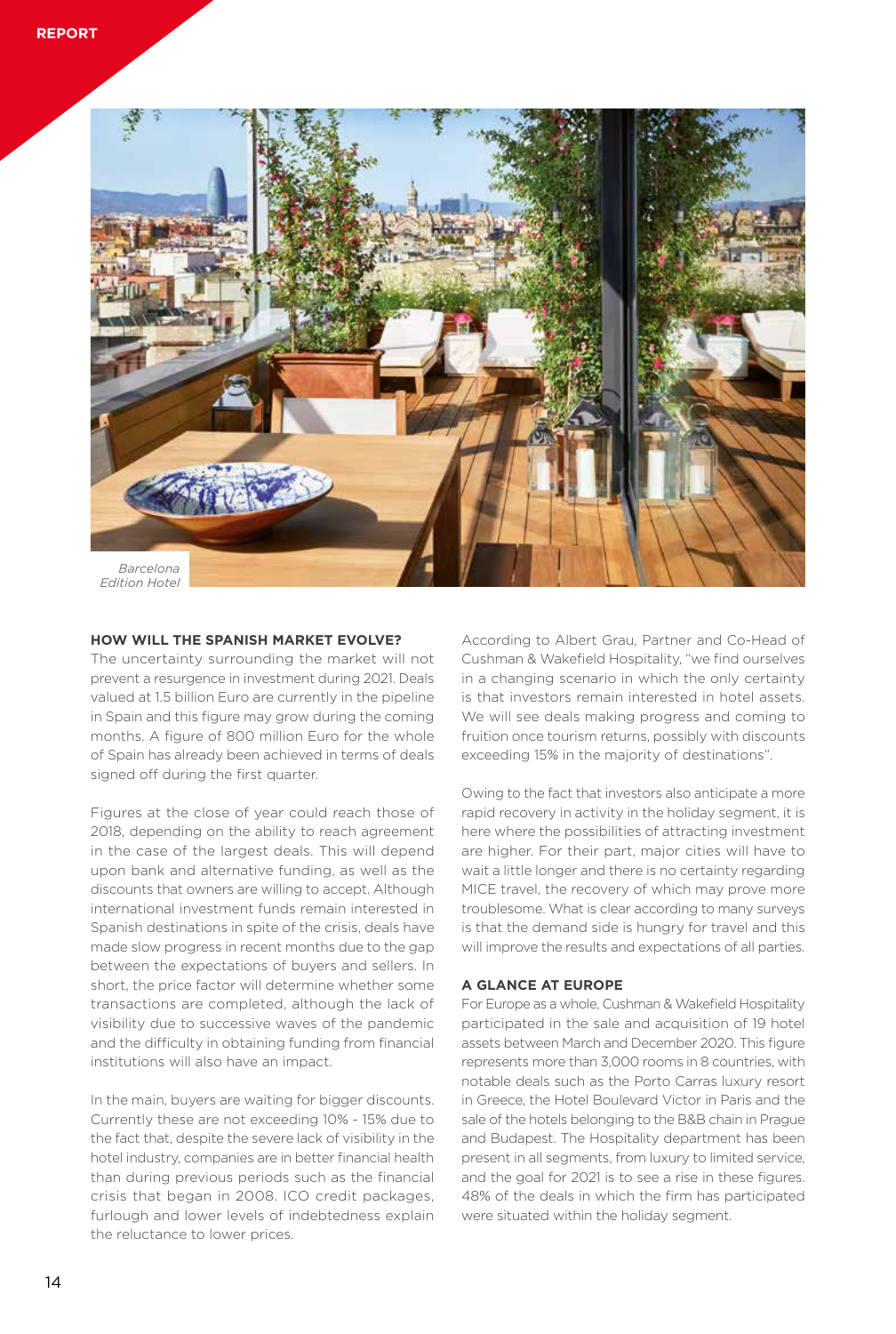Similar dynamics can be seen in the various country surveys produced by Cushman & Wakefield. Although the UK investment Marketbeat for 2020 showed a fall in transaction volume since 2018, an upsurge is also expected in 2021. A total of 21 deals were struck in London in 2020, representing a figure of around £1.8 billion. In terms of sectors, forecasts point towards the possibility of those cities that are more attractive to domestic travellers as being the greatest beneficiaries of the resurgence, whereas London may take longer for the same reasons as Madrid and Barcelona. The mix of corporate and leisure tourism, as well as the importance of international travel, mean that major cities are somewhat more exposed to the current situation.

For Europe as a whole, the fall in investment in 2020 amounted to 63%. Although the presence of institutional investors was important, private investors also played their part, the two representing 48% and 40% of the total respectively. The lion's share of these investors were European, with a clear reduction in activity on the part of American and Middle Eastern funds.

According to Bruno Hallé, "the current dynamics get in the way of drawing any conclusions based on the 2020 data. All deals are being studied in depth prior to any decision-making owing to the uncertainty regarding future yields. Once the industry gets back on its feet we will see greater willingness to close deals and the search for creative solutions to debt renegotiation, etc. Within this context, institutional investors looking at the long-term may prove to be the greatest beneficiaries of the new market conditions".

This in-depth analysis of possible deals entails the outsourcing of the corresponding technical, commercial and legal due diligence processes to experts. The Hospitality Department of Cushman & Wakefield offers the best guarantees in the production of these independent reports.

The entry of investors into the market will energise corporate strategies. We may also see hotel chains studying mergers and acquisitions through investments that enable them to improve their financial capabilities and, from there, grow their competitiveness in key destinations.

INVESTMENT DEALS MUST BE EXAMINED DOWN TO THE LAST DETAIL, BASED ON INDEPENDENT REPORTS THAT PROMISE GUARANTEES

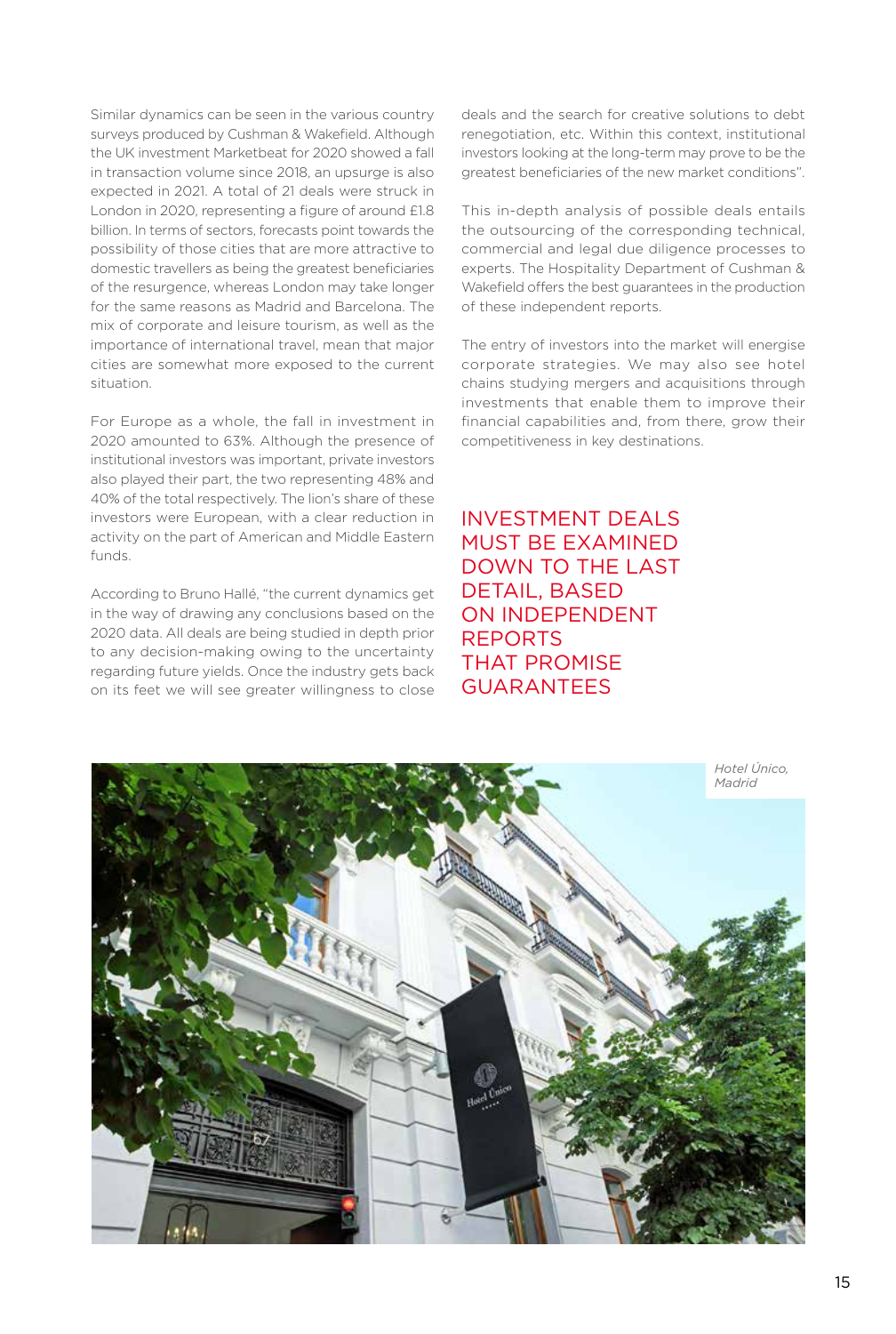# HOTEL FOR A NEW ERA **STRATEGIES**

*Hotel businesses are facing an unprecedented challenge from multiple angles. Following 12 months of the pandemic and restricted mobility, we now find ourselves in the most convulsive environment imaginable. Whilst occurring at a varying pace according to country, the vaccination rollout should lead us consider this a positive turning point. The steady upturn will take us back to the levels enjoyed by the industry in 2019. The unknown quantity is how long this will take.* 

he goal of the majority of businesses in tourism, the worst affected sector overall, has been none other than survival during a year in which activity has been drastically curtailed. According to data from the Hotel Industry Barometer for Spain, produced jointly by STR and Cushman & Wakefield, revenue per available room (RevPAR) fell by some 67.8%. Although a certain degree of activity was registered in some specific destinations during the summer months thanks to domestic tourism, the arrival of subsequent waves of the pandemic in autumn and following Christmas and Easter closed hotels and limited the movement of people. **T**

#### **THE FINANCIAL CHALLENGE**

This lack of revenue has a direct impact in terms of the maturity of short-term debt and on the liquidity required to pay unavoidable overheads despite the absence of activity. Though part of the sector fortunately went into the crisis in good financial health, this may deteriorate rapidly in the event of a lack of revenue. We have sought out a number of solutions in order to reverse this situation.

One consists of the refinancing of this debt. In order to provide the hotel industry with the fuel that it needs, it has been necessary to study multiple options with the financial sector on board as a key player. The policy of "amend & extend" represents one of the most commonplace options, requiring the willingness of both parties to achieve a balance, along

*Room Mate Alba, Madrid*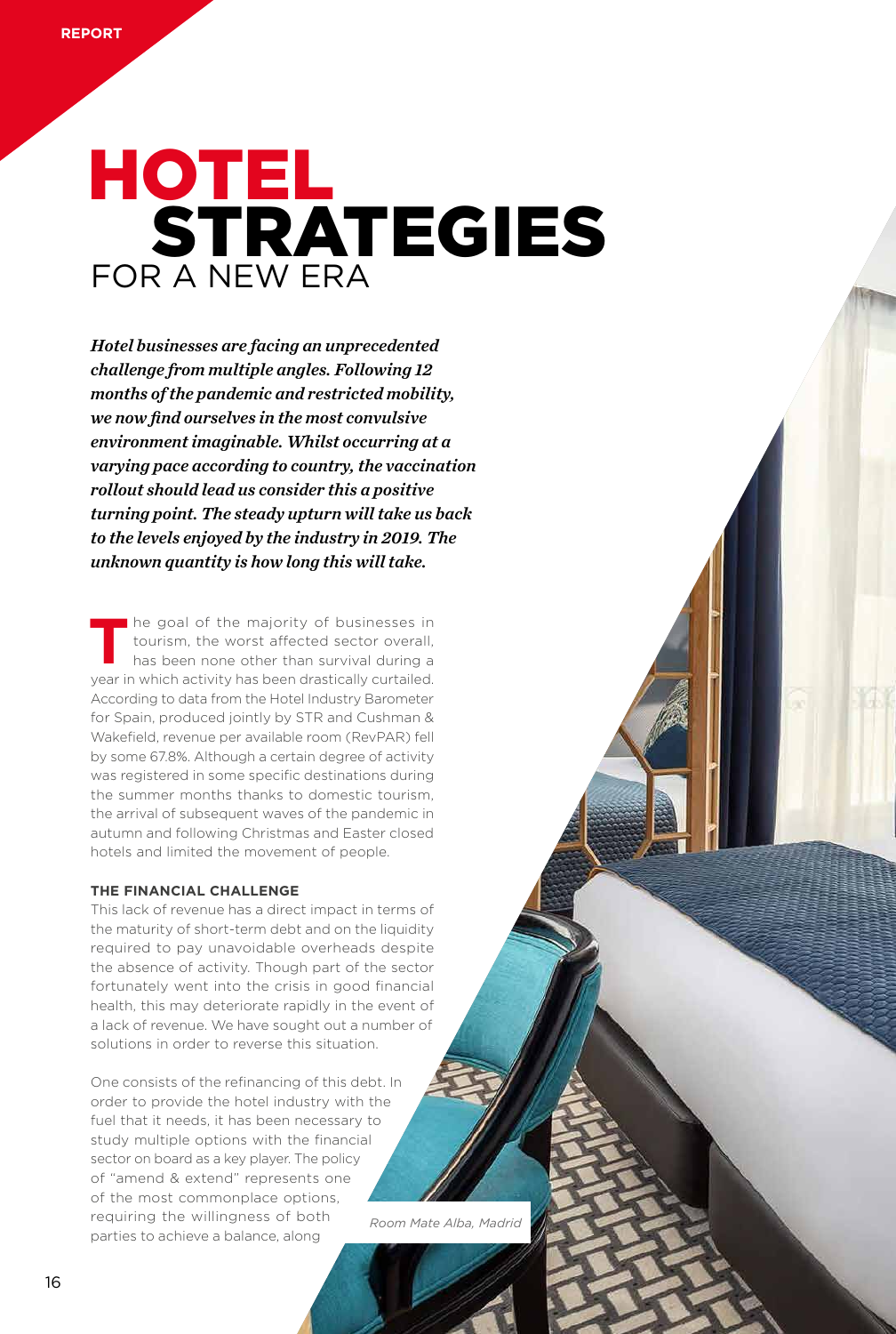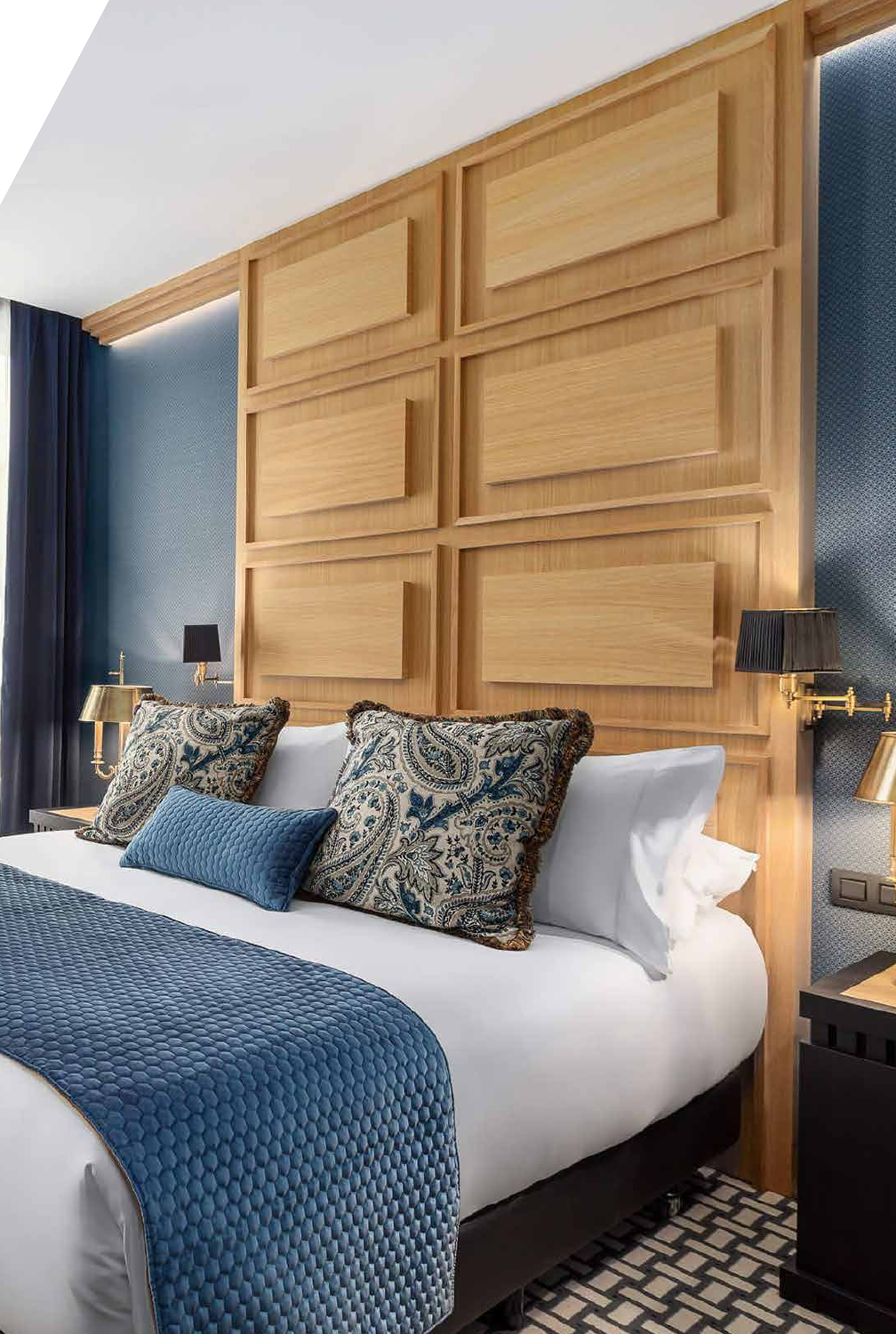with solid agreements that ensure viability over the short term as well as the capacity to restart business as soon as the demand side returns to the market. Another option consists of the restructuring of hotel asset portfolios, enabling the sale of some assets in order to tackle the issue of operational survival, debt repayment terms and the renegotiation of debt itself. Along the same lines, the entry into company equity capital of new partners in the form of investment funds also represents an option. These have the capacity to inject short-term capital with a view to future recovery. This entry of new partners may take the form of a Propco with investment in real estate assets, or through an Opco format, conducting hotel operations. Additionally there are investors that enter as OpCo and PropCo, firstly in order to control the management of the assets and, secondly, as a platform with which to grow and acquire more hotels in the future.

#### DESPITE THE HURDLES, THE SECTOR HAS COME UP WITH FORMULAS TO GUARANTEE **LIQUIDITY**

Sale and leaseback and sale and manage back deals represent other possible solutions for improving liquidity and meeting cash flow demands. These enable the former owner to hold onto the management of the asset following its sale.

The severity of this crisis leads us to think that some companies will not be able to survive on their own and to anticipate corporate mergers that will possibly reduce the fragmentation of the sector and even improve its competitiveness in the near future. The entry of international partners in the stock of Spanish companies may offer operational advantages, improved sales channels and better penetration in key demand generating markets in which Spain has room to grow These include particularly Asia, as well as America and the Middle East.

#### **SUPPORT TO THE INDUSTRY**

From an institutional point of view, the hotel industry has also called on the authorities to consider its needs. Although on the one hand the general framework of furlough and ICO credit packages has been positive, the implementation and scope of these have not always been appropriate. Meliá, Barceló and Riu have committed to furlough at least until the end of May, and perhaps beyond that point in the likely event that it is extended. According to data from the Ministry of Labour, there were

still some 440,000 employees linked to tourism on furlough in January 2021, of which some 25% of the total correspond to hotels.

In terms of ICO packages, a number of voices within the sector have claimed that these are insufficient in that they are far removed from the true needs of the industry. The use of ICO credit packages is also limited insofar as they cannot serve, for example, as surety in a lease contract. Alternative funding options have also appeared within this context, an example being the issue of bonds on alternative markets. The price of this cash is, however, high, and may put future yields at risk. It is important to properly study these operations and, on occasion, hotel companies do not possess financial departments with the essential expert know-how regarding alternative exchanges. External advice is crucial to avoid entering into unwanted scenarios at such difficult times as these.

#### **EUROPEAN FUNDS IN THE REVIVAL OF THE SECTOR**

Digitalisation, sustainability, safety and marketing represent the four often interconnected challenges in the revitalisation of the hotel sector. At a national level, it will be important to work on the branding of destinations, both in terms of the country and each of the various locations. According to reports such as that of the Instituto Mesias, an independent think tank dedicated to monitoring Spain as a brand, or the Country Brand Awards, the image of Spain has deteriorated during the pandemic, particularly in Scandinavia.

This overseas perception of the brand requires intense promotional work necessitating publicprivate collaboration in order to create inspirational messaging based on well-known values as a successful destination. To the aforementioned it will be necessary to add a clear vision regarding safety and hygiene, values that will be key when deciding upon a holiday destination. The tourism brand messaging will be key to consolidating the recovery and trust in the coming months and years.

To maintain its second place worldwide as a tourist destination, Spain needs to continue working on the aforementioned aspects of its tourism offering. The fact that sustainability must be a strategic focus at every level has been adopted as a key challenge by the hotel industry.

The tourism sector has submitted its projects in order to procure Next Generation EU funds and these must form part of the roadmap for recovery. These projects are Smart Hotels (for digital transformation, sustainability and the energy efficiency of hotel establishments); a platform for the Development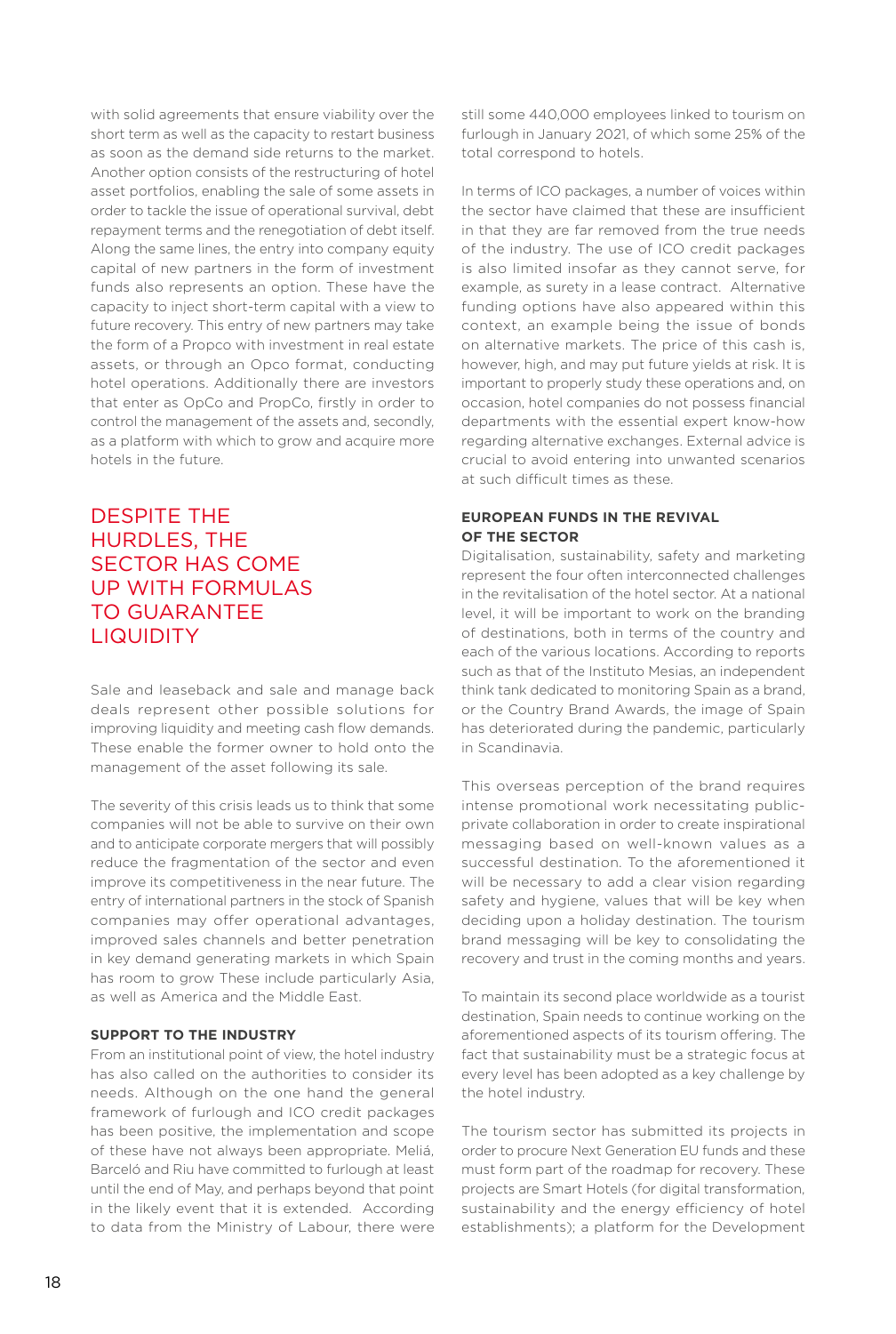of the Smart Tourism Ecosystem and Fasttracking of E-Commerce Solutions; the creation of a Experience Centre for the sector, aimed at sustainability; Sustainable Urban Tourism Mobility and a Cybersecurity Centre of Excellence specialising in the accommodation industry.

These proposals have been submitted by CEHAT and are derived from a report produced in collaboration with the Hotel Technology Institute (ITH) and PwC.

These are not the only projects that have been submitted by the hotel sector in the hope of receiving European funds. An example of this is "Towards Smart, Sustainable Tourism 2021-2026" sponsored by the FI Group and supported by 70 companies in the tourism sector. This seeks €5.8 billion to be assigned to four vectors: smart tourism, circular economy, carbon footprint reduction and sustainable construction.

An exclusively hotel-oriented project brings together the chains Riu, Iberostar, Meliá and Barceló in a proposal for the restructuring of mature destinations with anticipated investment of €2 billion in 12 regions that comprise 25% of tourism in Spain, such as Magaluf, Adeje and Torremolinos, among others.

The bailout funds of the State-Owned Industrial Holding Company (Sociedad Estatal de Participaciones Industriales - SEPI) represent another possible source of financing. Businesses belonging to the tourism sector have to date applied for around €13 billion, some 13% of the total funds that the Government has made available.

In short, the sector is hopeful that these European funds can be assigned to operational improvements for the sector as a whole and the hotel industry in particular. The share-out and timing of the arrival of the funds will be known during the second half of 2021.

A notable aspect of the handling of the crisis is the fact that major companies have shown themselves capable of reaching agreements and proposing projects and solutions that guarantee the continuity of business and employment. With this in mind, exiting the crisis may strengthen strategic ties within the sector around a series of common goals such as digitalisation and energy efficiency, without which it will be be impossible to guarantee competitiveness in the future.

#### **MEASURES PROPOSED BY THE BOARD OF TOURISM**

The Board of Tourism is a meeting, dialogue and opinion forming group comprising fifty prominent individuals, businesses and professionals from the private sector of Spain's tourism industry. Bruno Hallé, a partner at Cushman & Wakefield, is a board member and has submitted a series of specific measures aimed at the reactivation of tourism:

- Speeding-up of the vaccination rollout with a target of vaccinating 70% of the population by summer, using creativity and every resource in the service of this.
- Creation of vaccination passports.
- Acceptance of antigen testing for arrivals in Spain.
- Coordination between authorities in order to avoid restrictions on mobility throughout the country.
- Coordination with the European Union in the application of common criteria.
- **Relaunch of the Spain Brand as a safe,** sustainable tourist destination.
- Inclusion of the entire tourism sector in a Spanish Recovery and Resilience Plan in order for it to benefit from European funds (Next Generation)
- Reduction in VAT to 5% for all sectors until the end of 2022.
- Extension of furlough throughout 2021 and removal of the job retention clause, along with the preservation of the corresponding assistance to the self-employed (provision for cessation of trading).
- Direct assistance to offset the fall in business activity, along with a reduction by law of the rent of premises by 50% for a period of 12 months.
- Assistance in the funding of the sector through greater flexibility and the extension of free-rent periods and credit repayment time frames.
- Sufficient funding of municipalities by central government through rebates, such that town and city councils, particularly those with greater volumes in terms of tourism, are able to write off or provide rebates for local taxes to various players in the tourism industry, particularly hotels and restaurants.